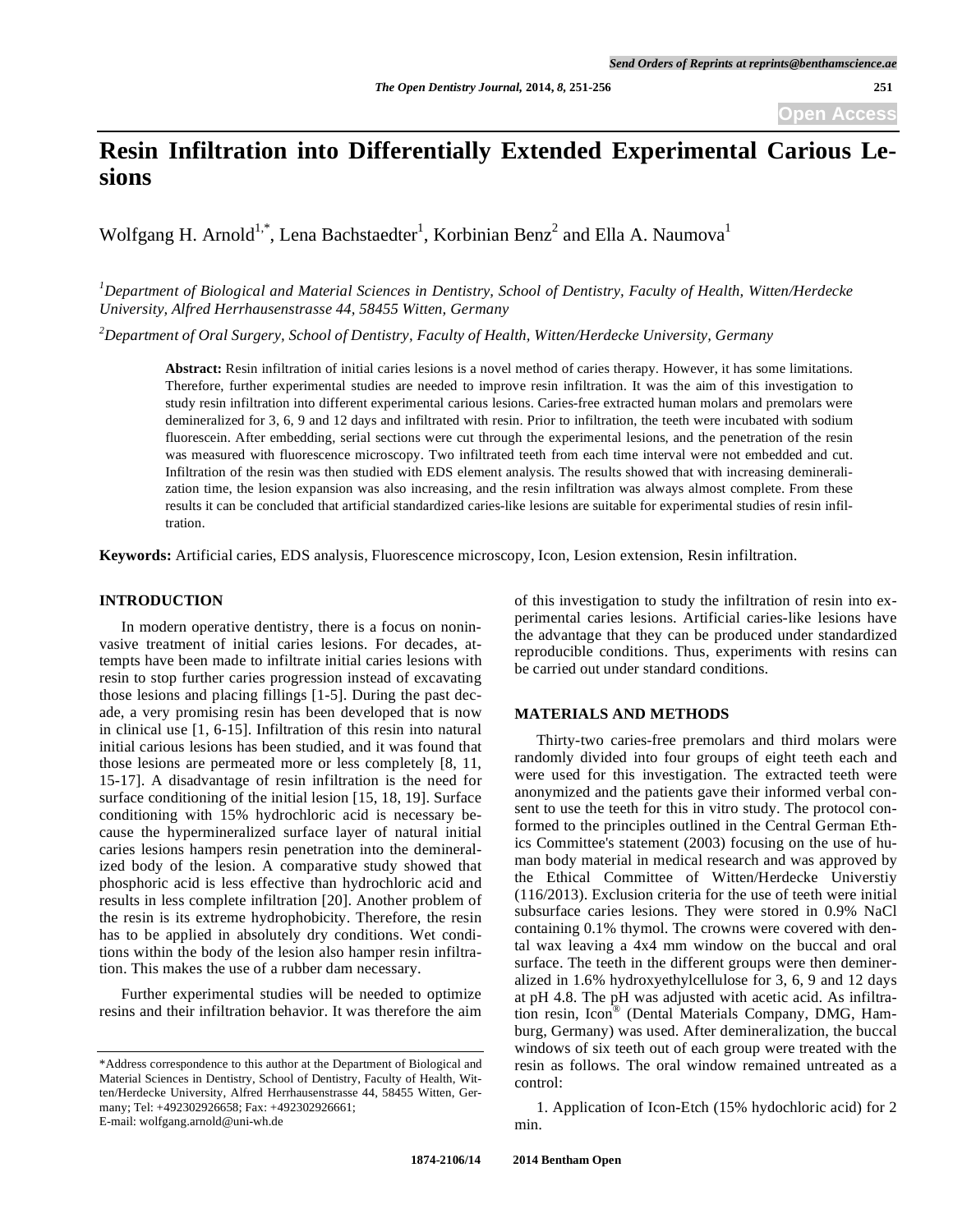2. Wash out for 30 s with distilled water.

3. Imbibition of the whole tooth in 1% aqueous fluorescein solutions.

4. Wash out in distilled water for 5 minutes.

5. Air drying.

6. Application of Icon-Dry (99% ethanol) for 30 s.

7. Intensive air drying to simulate rubber dam.

8. Application of Icon-Infiltrant (dimethacrylate) for 3 min followed by 40 s light curing.

9. Application of Icon-Infiltrant for 1 min followed by 40 s light curing.

10. Wash out unbound fluorescein for 10 min in water.

11. Finally, the teeth were stored in a moist chamber at 37°.

Dental wax was removed, and the roots of the teeth were then embedded into Technovit 3040 (Heraeus-Kulzer, Wehrheim, Germany) to achieve a base for cutting serial sections of 80 *μ*m thickness through the lesions with a saw microtome (Leica 1600, Leica). Three sections in the center of each lesion were selected for further evaluation.

Two teeth of each group were treated with Icon<sup>®</sup> without imbibition in the fluorescein solution. These teeth were cut horizontally through the middle of the experimental lesion into two halves and the lesions were investigated directly with SEM and EDX analysis.

## **POLARIZED LIGHT MICROSCOPY**

The lesions were investigated using polarized light microscopy (PLM) with the optical path from the bottom to identify the morphology of the caries lesions; fluorescence microscopy, with the optical path through the objective and from the top, was used to visualize the infiltration of the resin by the trapped fluorescein. Finally, simultaneous microscopy with both optical paths was used to combine the morphology of the lesions with the infiltration depths of the resin. The extension of the demineralized zone and the fluorescent area was measured quantitatively and the data compared statistically. 10 single measurements of the extension of the demineralized zone were determined in each section.

# **SCANNING ELECTRON MICROSCOPY AND EDS ANALYSIS**

The same sections and the directly treated, sectioned two teeth of each group underwent a scanning electron microscopic investigation combined with quantitative EDS element analysis. The content of  $Ca^{2+}$  and  $C^{4+}$  was determined using line scans and EDS element mapping. Scanning electron microscopy was carried out using a Zeiss Sigma VP scanning electron microscope in the variable pressure mode at 30 Pascal pressure, with 20 kV acceleration voltage and an AsB backscattered electron detector. EDS spectroscopy was performed with an EDAX Apollo XL system with an active

area of 30 mm<sup>2</sup> and the Team V3.3 software. The reading of the line scans was carried out with a dwell time of 25 msec and an amplification time of 12.8 usec with a distance between each reading point of  $1 \mu m$ . The EDS mappings were measured with a dwell time of 200 usec per reading point and a frame resolution of 1024x800 pix. A total number of 256 frames were recorded resulting in a scan time of approximately 13 hours.

## **RESULTS**

Quantitative measurement of the extension of the experimental demineralization revealed that the lesion depth increased slightly from 3 to 12 days of demineralization. However, the increase was not significant (Fig. **1**). Polarized light microscopy and fluorescence microscopy showed in all investigated sections that the size of the lesions and the resin infiltration was identical (Fig. **2**). The range of the lesion depth and the infiltration of the resin into the lesion were between 23.47 ( $\pm$ 10.20) µm after 3 days demineralization and 40.81 ( $\pm$ 10.11) µm after 12 days demineralization. EDS element mappings and the respective line scans demonstrated an irregular infiltration of the resin into the lesions (Fig. **3**). This irregular infiltration corresponded with differences in the pore volume in the body of the lesion, which could be noticed in PLM. All lesions were completely infiltrated.

There was a clear discrepancy between the results of fluorescence microscopy and the element mappings and line scans. Fluorescence microscopy always demonstrated more intensive and complete infiltration whereas element mapping was very discrete. The line scans showed a clear distribution of the carbon infiltration into the lesion.

#### **DISCUSSION**

A number of studies have been performed on the infiltration of resin into natural caries lesions [7, 9-11, 13, 15-18, 20, 21]. Only a few studies used experimental caries lesions [5, 22, 23] but for different research purposes. For a standardization of infiltration experiments, reproducible artificial lesions are beneficial. Therefore, in the present study, the infiltration of resin into artificial caries-like lesions was studied under standardized experimental conditions.

There is still a debate whether large natural initial caries lesions are infiltrated completely [7, 16, 17, 20]. Complete infiltration of the lesion is important for the stability of the initial lesion and it should prevent further caries progression [10]. It is dependent upon several factors, such as surface porosity, porosity of the body of the lesion, dryness of the lesion and capillary forces [14]. Surface porosity is achieved by conditioning with 15% hydrochloric acid [18, 19]. However, this destroys the surface integrity of the enamel [24]. Porosity of the body of the lesion is dependent on the caries activity and stage of demineralization. Infiltration into active lesions is deeper than infiltration into inactive lesions [20]. The degree of porosity decreases from the surface towards the enamel-dentin junction. Therefore, the deeper areas of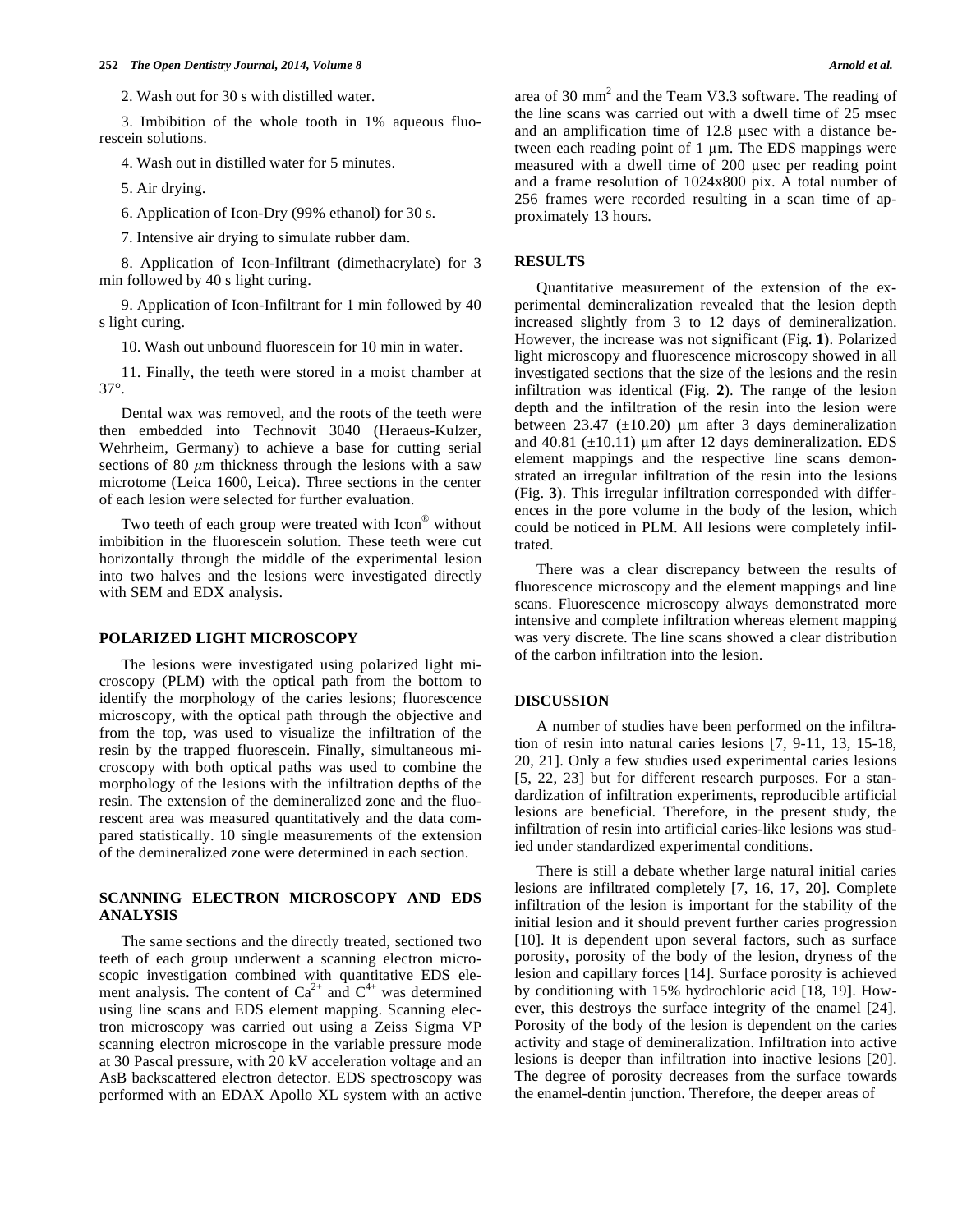

**Fig. (1).** Extension of the lesions after demineralization of various time intervals.

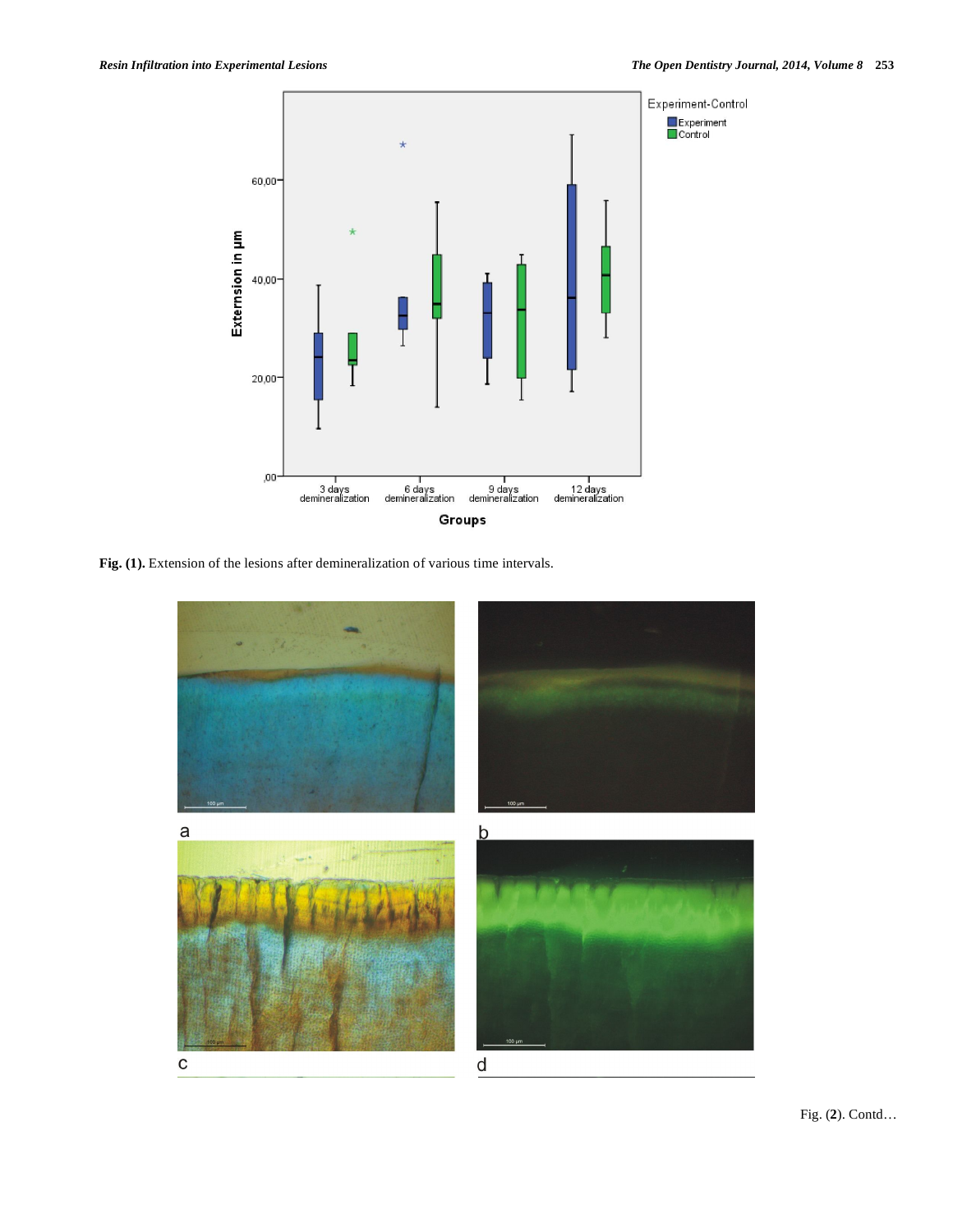

**Fig. (2).** PLM and fluorescence microphotographs of the lesions after different demineralization times and resin infiltration. After three days of demineralization, a) and b), a rather faint fluorescence could be detected. After six days of demineralization, c) and d), intense fluorescence in the whole demineralized zone was observed. After nine days of demineralization, e) and f), very strong fluorescence of the whole demineralized zone was observed. After twelve days of demineralization, g) and h), again, very strong fluorescence in the whole demineralized zone was observed.



Fig. (**3**). Contd…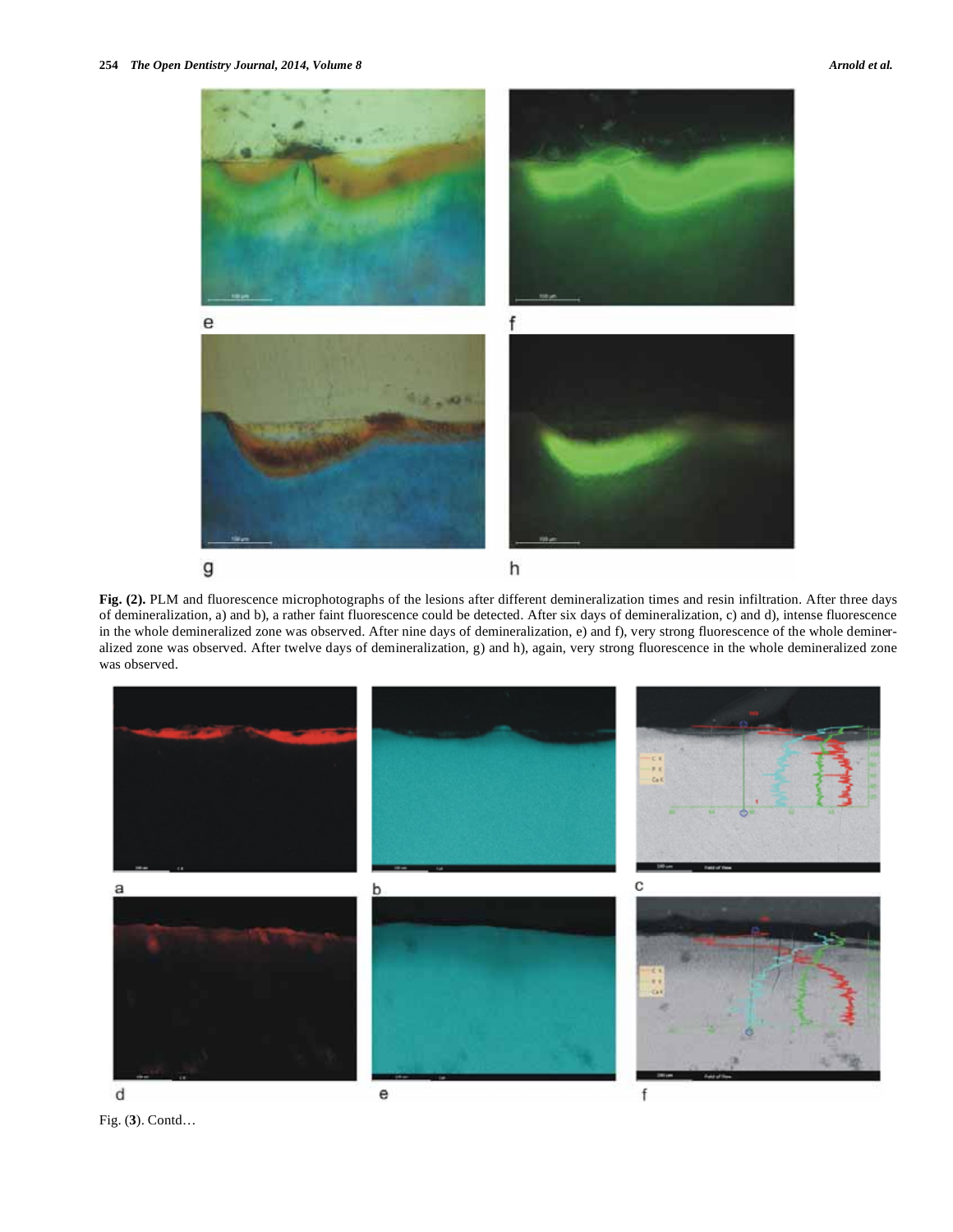

**Fig. (3).** Element mapping of carbon (red) and calcium (blue) and line scans of the lesions after different demineralization times and resin infiltration. a) through c) show the results after three days of demineralization. a) There is a resin deposit on top of the lesion but almost no carbon signal within the demineralized enamel. b) The calcium map shows a very distinct demineralization of the enamel surface. c) The line scan demonstrates a thin demineralized surface zone with decreasing carbon content from the surface to the bottom of the lesion. d) through f) show the results after six days of demineralization. d) Carbon infiltration into the lesion can be seen but is not strong. f) The line scan shows carbon infiltration into the whole lesion. g) through i) show the results after nine days of demineralization. g) On top of the lesion there is a resin deposit. The carbon signal is weak but can be detected in the entire lesion. h) The calcium map shows a more extended demineralized zone. i) The line scan demonstrates a homogenous linear infiltration of the lesion with abrupt carbon decrease at the bottom of the lesion. j) through l) show the results after twelve days of demineralization. j) There is a very clear carbon signal in the whole demineralized area. k) The calcium map demonstrates an extended demineralized enamel surface. l) The line scan shows complete carbon infiltration into the lesion with decreasing concentration with increasing mineralization.

the lesion may not be penetrated with resin. Furthermore, the infiltration into natural caries lesions appears to be inhomogeneous depending on irregularities of the porous volume of the body of the lesion [7, 8, 11, 13, 15, 16, 20].

Artificial caries-like lesions are homogenous demineralized areas of enamel. Varying depth can be achieved by different demineralization times. However, prolonged demineralization periods result in surface destruction of the enamel. Therefore, artificial demineralization is limited and the artificial lesions are more shallow than natural lesions. In this investigation, surface destruction was observed after twelve days demineralization. All artificial lesions were completely penetrated by the resin, which could be shown with fluorescence microscopy. These results are in accordance with other studies on natural caries lesions [7, 8, 13, 15-17, 20]. Reproducibility is a great advantage of artificial lesions, as a variety of experiments can be carried out with the same type of lesion.

As for chemical restrictions, it is not possible to stain the resin directly with dyes. Indirect methods have to be used for studying infiltration into enamel lesions. Usually the teeth are stained with fluorescent dyes [10, 11, 13, 15-17, 20, 25]

and then infiltrated with the resin which traps the dye in the demineralized enamel pores. However, the fluorescent dye could penetrate much deeper into the lesion than the resin itself. The use of EDS element analysis may be a more precise method to study resin infiltration [16]. A limitation of this method is the sensitivity. Line scans of the sectioned lesions appeared to be the most promising method to detect resin infiltration.

EDS analysis is a powerful method to study resin infiltration [16]. Using the line scan method, the infiltration of the whole lesion could be demonstrated. It could be shown that the artificial lesions were infiltrated completely. In early lesions, the penetration decreased from the surface to the bottom of the lesion indicating an increasing pore volume towards the bottom of the lesion. The EDS mapping also demonstrated infiltration of the lesions but with rather weak signals for carbon. The sensitivity of the EDS mapping may be the limitation of this this method.

In conclusion, in this study it could be demonstrated that artificial caries-like lesions can be used, within the limits of the shallow artificial lesions, to perform experimental studies on resin infiltration into lesions.